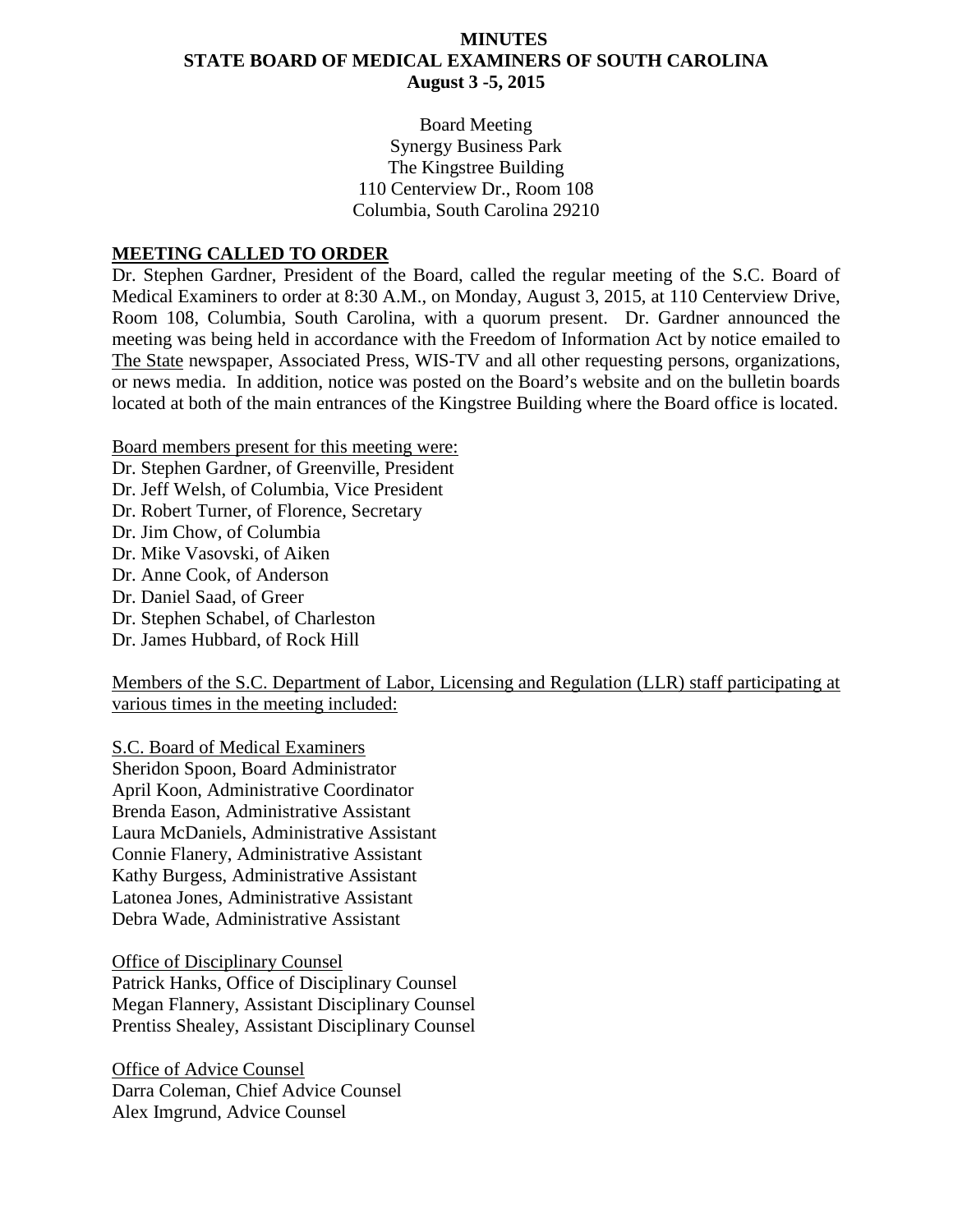## **REVIEW/APPROVAL OF AGENDA**

Dr. Saad made a motion to approve the agenda for this meeting with the addition of applicant Dr. Naceme Azizzadeh for Wednesday August 5, 2015 and the addition to rehear Case #2012-186 on Wednesday August 5, 2015. Dr. Schabel seconded the motion. All in favor. Motion carries.

## **REVIEW/APPROVAL OF MINUTES FROM MAY 4-6, 2015 BOARD MEETING**

\_\_\_\_\_\_\_\_\_\_\_\_\_\_\_\_\_\_\_\_\_\_\_\_\_\_\_\_\_\_\_\_\_\_\_\_\_\_\_\_\_\_\_\_\_\_\_\_\_\_\_\_\_\_\_\_\_\_\_\_\_\_\_\_\_\_\_\_\_\_\_\_\_

After considering recommendations, additions, deletions and corrections, a motion was made to approve the May 4-6, 2015 minutes by Dr. Cook and seconded by Dr. Hubbard. The motion and the minutes were unanimously passed.

## **TELEMEDICINE DISCUSSION**

## **1. PRESENTATION FROM MYIDEALDOCTOR**

Christian Stegmaier, Esquire, along with Adrian Davis, Chief Executive Officer of MyIdealDoctor, presented their telemedicine model for MyIdealDoctor to the Board.

## **2. PRESENTATION FROM MEDCALLASSIST**

Eric Stirling, MD presented their telemedicine model for MedCallAssist to the Board.

## **3. PRESENTATION FROM CAROLINA HEALTH SYSTEMS**

Roger Ray, MD presented the telemedicine model for Carolina Health Systems to the Board.

## **4. PRESENTATION FROM SC TELEHEALTH ALLIANCE**

Dr. Rick Foster, Senior Vice President at SC Hospital Association, Population Health and Senior Medical Consultant with DHHS and Dr. McSwain from MUSC, represented the SC Telehealth Alliance and asked the Board to have a member serve on the Alliance.

The SC Board of Medical Examiners took all these presentations under advisement at this time. The Telehealth Committee will review these telemedicine companies more thoroughly once the updated protocols have been submitted by each company.

#### **DISCUSSION AND APPROVAL OF REVISION TO ADVISORY OPINION "ESTABLISHMENT OF PHYSICIAN PATIENT RELATIONSHIP AS PREREQUISITE TO PRESCRIBING" AND PROPOSED TELEMEDICINE POLICY DRAFTING PROCESS**

Dr. Gardner, President of the Medical Board discussed amendments to the Advisory Opinion for 40-47-113. A motion was made by Dr. Cook to approve the amendments and seconded by Dr. Welsh. All in favor. Motion carries.

Dr. Gardner, President of the Medical Board discussed amendments to the Telemedicine Advisory Opinion that makes a strong reference to the AO regarding the establishment of a physician-patient relationship as a prerequisite to prescribing drugs 40-47-113. He stated these are tandem policies in their intent to describe and define the practice of telemedicine and prescribing therein within the state of SC. Dr. Welsh made a motion to approve the amendment to the Telemedicine Advisory Opinion. Motion was seconded by Dr. Saad. All in favor. Motion carries.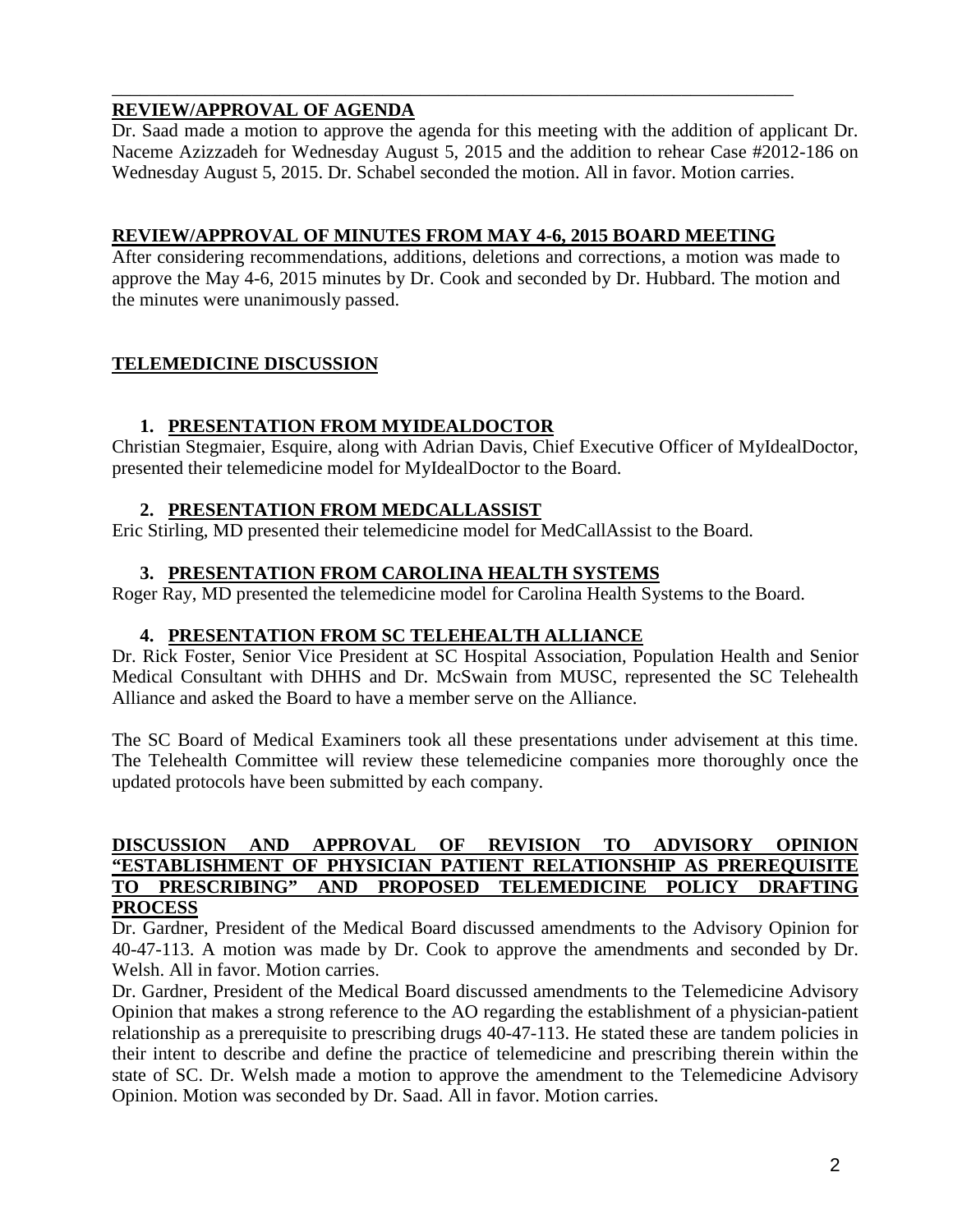## **LEGISLATIVE UPDATE**

Holly Beeson, Attorney with the Office of Communications and Government Affairs with LLR updated the Board on bills that impact the Medical community. Four bills were passed by the Legislature. 1) Senate Bill 30-83, SC Overdose Prevention Act. 2) House Bill 34-43 Optometry Bill. 3) Senate Bill 474 Rights of Mental Health Patients. 4) Senate Bill 413 Joint Pharmacist Administered Vaccines Committee.

\_\_\_\_\_\_\_\_\_\_\_\_\_\_\_\_\_\_\_\_\_\_\_\_\_\_\_\_\_\_\_\_\_\_\_\_\_\_\_\_\_\_\_\_\_\_\_\_\_\_\_\_\_\_\_\_\_\_\_\_\_\_\_\_\_\_\_\_\_\_\_\_\_

## **SC BOARD OF NURSING ADVISORY OPINION #65 FOR APPROVAL**

Lena Warner, Chair of Nursing Practice and Standards Committee presented the SC Board of Nursing Advisory Opinion #65 for approval. Dr. Hubbard made a motion to approve AO #65. Dr. Cook seconded the motion. All in favor. Motion carries.

### **ISSUE REGARDING THE SAFEGUARDING OF PATIENT MENTAL HEALTH RECORDS**

Dr. Merlin along with Jake Kennedy, Esquire presented their issue regarding the safeguarding of patient mental health records to the Board and asked for the Boards advice on how to handle the records. A motion was made by Dr. Schabel to draft a letter signed by the president concerning the custodial nature of the medical records currently maintained by Dr. Merlin, and upon receipt of a written request from a healthcare provider and authorization for release signed by the patient or the patient's representative which may include a representative of the patient's estate, that Dr. Merlin may release the requested records to a physician, hospital, or other healthcare organization. The Board appreciates the efforts made by Dr. Merlin to maintain the sanctity of health care and the safety of patient records. Dr. Turner Seconded the motion. All in favor

Motion carries

## **PHYSICIAN ASSISTANTS ADVISORY COMMITTEE RECOMMENDATIONS**

Dr. Gardner presented recommendations from the July 10, 2015 Physician Assistants Advisory Committee meeting. After considering the recommendations, additions, deletions and corrections, Dr. Turner made a motion to approve the recommendations. Motion was seconded by Dr. Cook. All in favor. Motion carries.

## **RESPIRATORY CARE PRACTITIONERS COMMITTEE RECOMMENDATIONS**

The Respiratory Care Practitioners Committee did not meet at its scheduled meeting July 17, 2015 due to not having a quorum of members. The next regular meeting is scheduled for October 16, 2015.

## **PRESIDENT AND ADMINSTRATOR REMARKS**

- 1. Mr. Spoon, Medical Board Administrator, alerted the Board members that LLR has issued a new name badge policy that will only allow them access into the building during normal working hours 8:30am to 5:00pm and that they must use the front door only.
- 2. Mr. Spoon, Medical Board Administrator, asked the Board to appoint new members to the Medical Disciplinary Commission. Dr. Schabel made a motion to appoint Dr. Marcelo Hochman for District One. Motion was seconded by Dr. Welsh. All in favor. Motion carries. Dr. Welsh made a motion to accept Dr. Michael Ervin, Dr. Angela Harper, Dr. Koshy Abraham and Dr. Robert Thompson to District Two. Motion was seconded by Dr. Schabel. All in favor. Motion carries.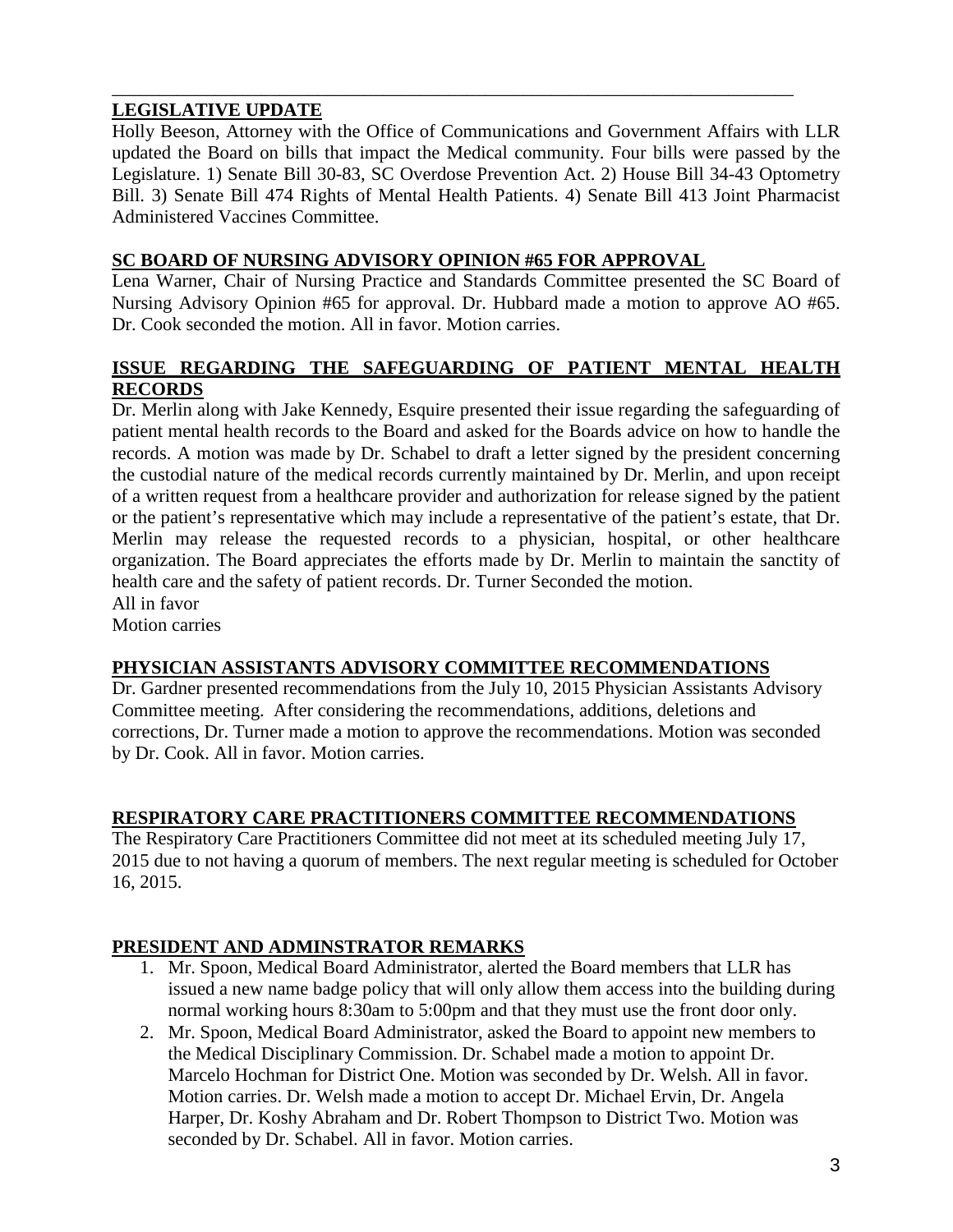- \_\_\_\_\_\_\_\_\_\_\_\_\_\_\_\_\_\_\_\_\_\_\_\_\_\_\_\_\_\_\_\_\_\_\_\_\_\_\_\_\_\_\_\_\_\_\_\_\_\_\_\_\_\_\_\_\_\_\_\_\_\_\_\_\_\_\_\_\_\_\_\_\_ 3. Mr. Spoon, Medical Board Administrator, presented the Medical Board's budget balance sheet for information.
	- 4. Dr. Cook made a motion to approve the transfer of patient records between Groves Enterprises, Inc. d/b/a Doctors Express (Seller) and Bon Secours Ambulatory Services-St. Francis, LLC (Buyer). Dr. Turner seconded the motion. All in favor. Motion carries.
	- 5. Dr. Gardner, President of the Medical Board discussed the Joint Pharmacist Administered vaccines Committee Member Appointment and noted that two physician members must be appointed. A motion was made by Dr. Saad and seconded by Dr. Hubbard to approve Current president of SC Academy of Family Physicians Dr. Hugh Durrence and SC Medical Board member Dr. Anne Cook. All in favor. Motion carries.
	- 6. Dr. Gardner asked Dr. Saad to update the Board on the Governor's Task Force on Domestic Violence. Dr. Saad noted the task force discussed the need for adequate training and possibly mandatory online training or at least to accept CME related to Domestic Violence as part of the CME requirements for renewal of licensure. Dr. Saad noted that there was more to come of this topic in the future.
	- 7. Dr. Gardner discussed the Governor's Prescription Drug Abuse Prevention Task Force. He noted that at the present time, the Task Force is continuing to work on draft legislation possibly but nothing has been drafted yet.
	- 8. Dr. Gardner discussed the Federation of State Medical Boards Liaison program. He stated that the FSMB has established a one-on-one liaison with a physician or administrator in their organization to a delegate from the Board. Dr. Schabel suggested the acting member of that program should be the President of the Medical Board. Dr. Welsh seconded that motion. All in favor. Motion carries.
	- 9. Dr. Gardner discussed the Pharmacy Based Influenza Training Program, Collaborative Education Institute. He stated that the program intends to train the pharmacists to be adequate to deliver the immunizations that the recent statute allows them to do. Dr. Schabel made a motion to approve CEI's training program. Dr. Cook seconded the motion. All in favor. Motion carries.
	- 10. Dr. Gardner discussed the review of Proposed Advisory Opinion regarding Hospice Prescribing. A motion was made by Dr. Schabel and seconded by Dr. Turner to approve the AO. All in favor. Motion carries.
	- 11. Dr. Gardner discussed the review of Proposed Regulation Regarding Patient Records. A motion was made by Dr. Saad for the proposed regulation to be reviewed by board members and advice counsel along with the agency in general and that it been considered for approval at the next meeting in November 2015. Dr. Welsh seconded the motion. All in favor. Motion carries.

## **PROPOSED REGULATION / SC ELECTROLOGY ASSOCIATION**

Anne Morris, CPE for SC Electrology Association presented her concerns to the Board on electrology and discussed concerns if this is not performed under sterile conditions that there could be a real issue with the spread of blood-borne pathogens. She also discussed concerns from there not being licensure for electrology in SC. Dr. Welsh made a motion for Dr. Chow to work with the interested parties on these issues. Motion seconded by Dr. Turner. All in favor. Motion carries.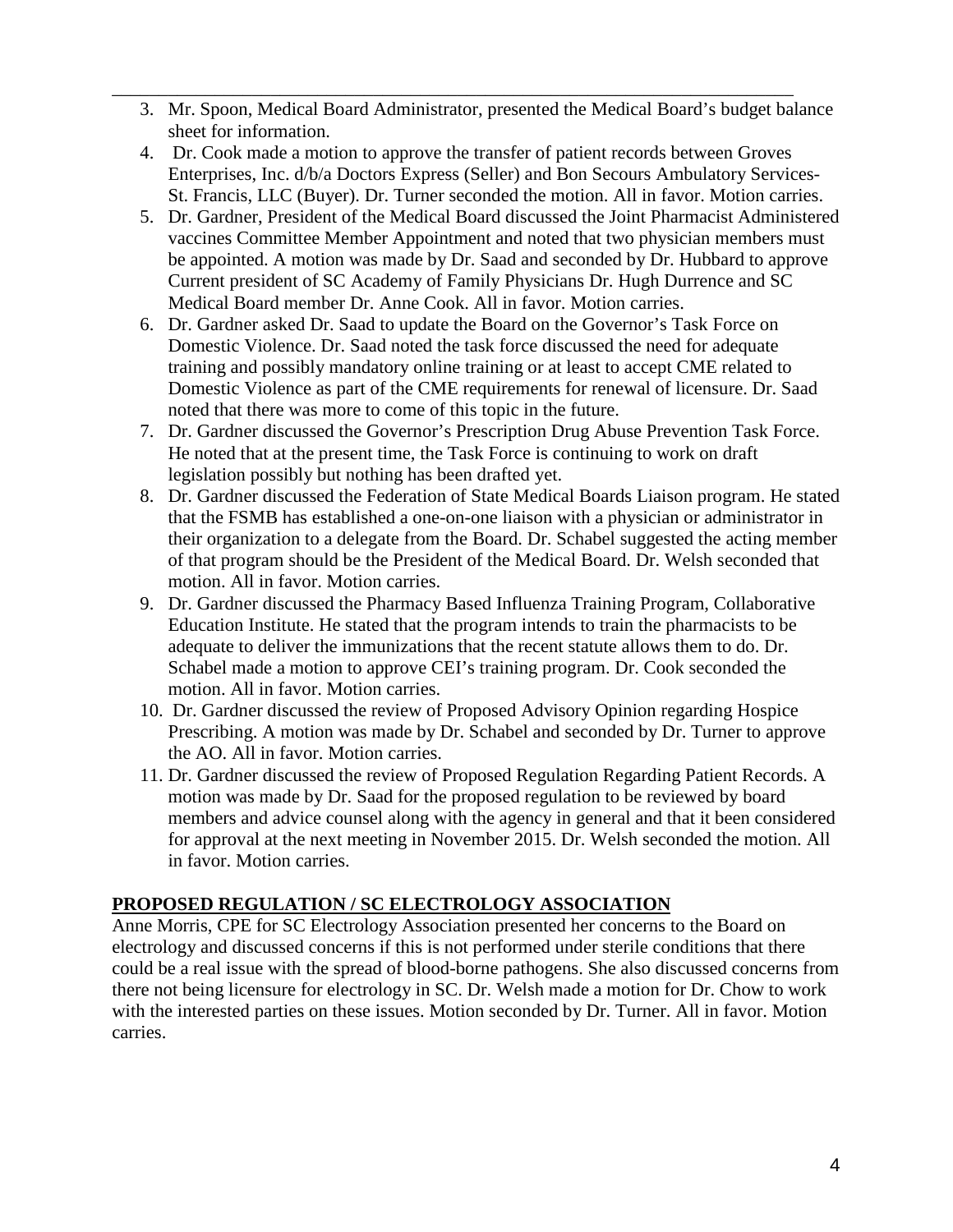## **FINAL ORDER HEARINGS**

**A motion was made and passed for the Board to go into Executive Session to conduct Final Order Hearings.** Each hearing was held in Executive Session and the Board's Final Order is on file at the Board Office. After testimony for each case, the Board entered a private deliberative session. No votes were made or actions taken while the Board was in Executive Session. **A motion was made and passed to return to Public Session and the Board voted on the following sanctions after each Final Order Hearing:**

\_\_\_\_\_\_\_\_\_\_\_\_\_\_\_\_\_\_\_\_\_\_\_\_\_\_\_\_\_\_\_\_\_\_\_\_\_\_\_\_\_\_\_\_\_\_\_\_\_\_\_\_\_\_\_\_\_\_\_\_\_\_\_\_\_\_\_\_\_\_\_\_\_

#### **2014-11 Final Order Hearing**

Dr. Chow made a motion as follows:

- Has violated the Medical Practice Act
- Private Reprimand
- Pay cost of \$100 to be paid within 90 days

Dr. Saad seconded the motion All in favor Motion carries

#### **Rikki Halavonich, MD 2012-306**

### **Final Order Hearing**

Dr. Turner made a motion as follows:

- Has Violated the Medical Practice Act
- Public Reprimand
- Fine of \$3,000.00 to be paid within 6 months
- Cost of \$1,500.00 to be paid within 6 months
- If respondent chooses to renew license, she must complete 1 year with RPP and must not write controlled substances for 6 months

Dr. Schabel seconded the motion All in favor Motion carries

#### **Cynthia Pridgen, MD 2013-126 Final Order Hearing**

Dr. Turner made a motion as follows:

- Has violated the Medical Practice Act
- Public Reprimand
- Fine of \$2,500 within 6 months
- Cost of \$910.00 within 6 months

Dr. Schabel seconded the motion All in favor Motion carries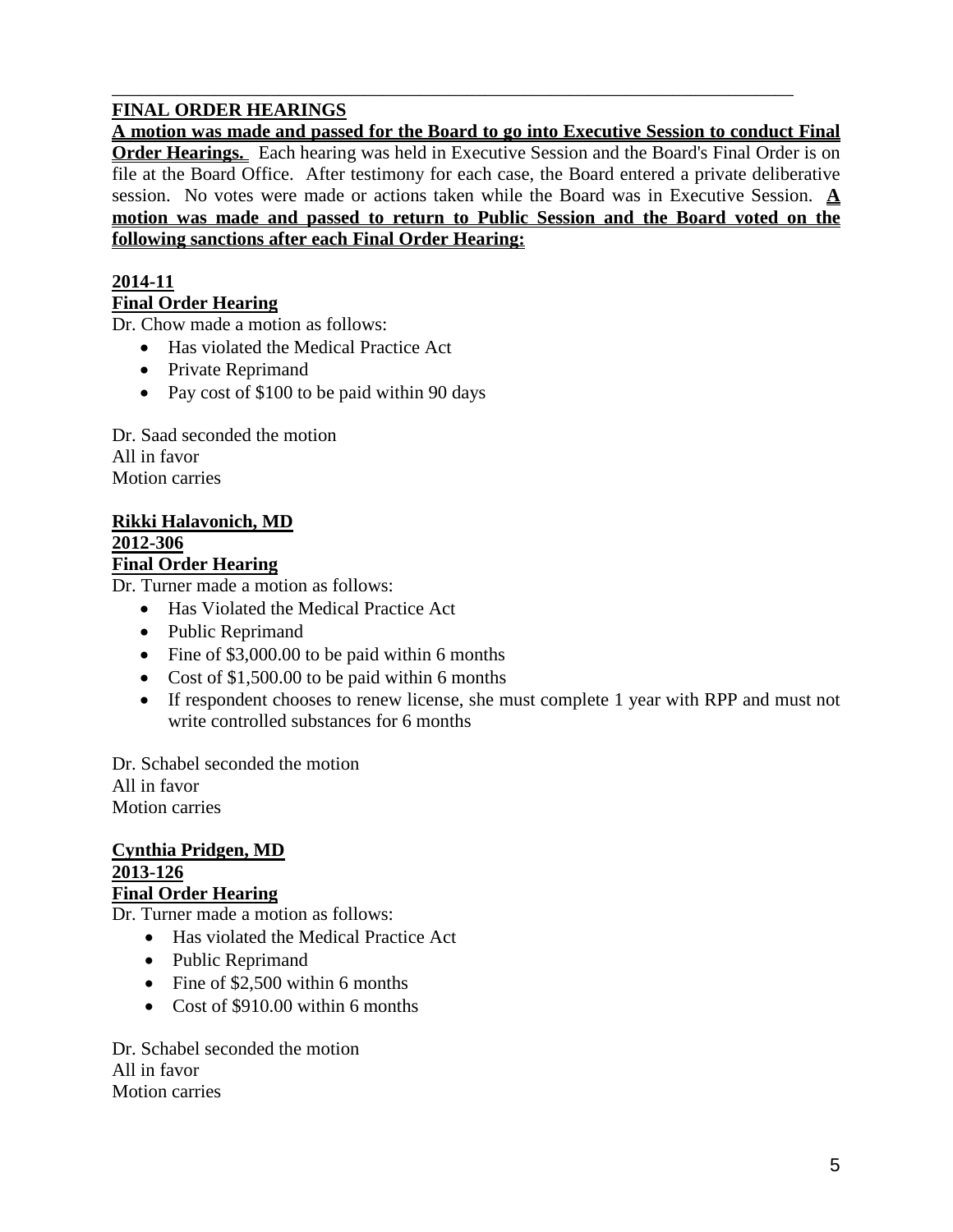#### \_\_\_\_\_\_\_\_\_\_\_\_\_\_\_\_\_\_\_\_\_\_\_\_\_\_\_\_\_\_\_\_\_\_\_\_\_\_\_\_\_\_\_\_\_\_\_\_\_\_\_\_\_\_\_\_\_\_\_\_\_\_\_\_\_\_\_\_\_\_\_\_\_ **Rachael Gross, DO 2014-367 Final Order Hearing**

Dr. Turner made a motion as follows:

- Has violated the Medical Practice Act
- Public Reprimand
- Fine of \$3,000 to be paid within one year
- Cost of \$40.00 to be paid within one year
- Contact Dr. Greg Dwyer at MUSC within 30 days to schedule a sexual evaluation and complete the evaluation within 90 days
- Reappear before the Board after completion of evaluation

Dr. Schabel seconded the motion Dr. Turner opposed the motion Motion carries

#### **Michael Otruba, MD 2010-186 Final Order Hearing**

Hearing was held in respondent's absence Dr. Turner made a motion as follows:

- Accept Panel Report
- Public Reprimand
- Indefinite Suspension
- Cost of \$2,200 to be paid within 6 months

Dr. Schabel seconded the motion All in favor Motion carries

# **Michael Otruba, MD**

## **Request to modify order**

Dr. Gardner made a motion for the license to remain suspended pending evaluation by psychiatrist or medical forensic psychiatric service approved by the Board. Respondent can return that evaluation to the Board President to determine the ability to practice medicine. Dr. Cook seconded the motion. All in favor

Motion carries

## **A motion was made by Dr. Chow and seconded by Dr. Welsh to adjourn at 6:57 pm**

**Reconvened at 8:40 am Tuesday August 4, 2015**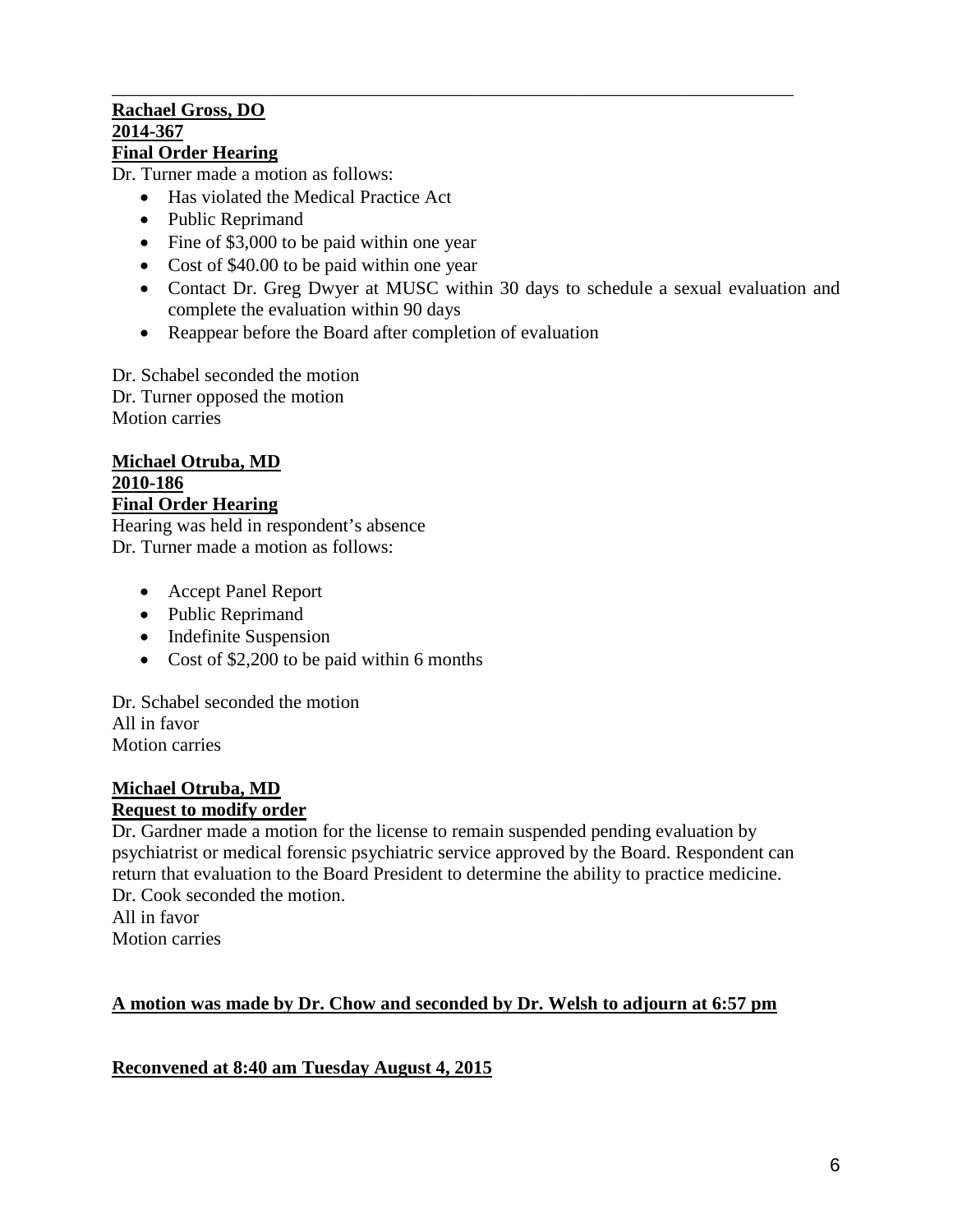## **OIE REPORT**

Pat Hanks, Office of Disciplinary Counsel (ODC) presented the ODC Report to the Board. He stated they have 97 cases amongst three attorneys. 21 of those cases are pending Final Order; seven pending Final Order Drafting; and they have closed 43 cases and the remainder cases are in the process of presenting to the Board.

\_\_\_\_\_\_\_\_\_\_\_\_\_\_\_\_\_\_\_\_\_\_\_\_\_\_\_\_\_\_\_\_\_\_\_\_\_\_\_\_\_\_\_\_\_\_\_\_\_\_\_\_\_\_\_\_\_\_\_\_\_\_\_\_\_\_\_\_\_\_\_\_\_

Dr. Saad made a motion to delegate the task of reviewing and approving of the Cease and Desist Orders to the President of the Medical Board. Motion seconded by Dr. Schabel. All in favor. Motion carries.

Dr Turner made a motion that the Administrator of the Board is allowed to sign those nondiscretionary Cease and Desist with the accountability to the President of the Board. Motion seconded by Dr. Cook. All in favor. Motion carries.

Althea Myers, chief Investigator for Office of Investigations presented the Investigative Review Committee's Report along with the statistical report. Mrs. Myers noted that key number 56 of the report has been pulled for further action by Office of Disciplinary Counsel.

#### **Dismissals**

40 Cases were presented and approved for dismissal. Dr. Welsh moved to accept the recommendations and Dr. Chow seconded the motion and the Board unanimously approved the recommendations.

#### **Formal Complaints**

25 Cases were presented for formal complaint. Dr. Hubbard moved to accept the recommendations Dr. Saad seconded the motion and the Board unanimously approved the recommendations.

## **Letters of Caution**

21 Cases were presented for a letter of caution. A motion was made by Dr. Hubbard to approve the letters of caution. Dr. Schabel seconded the motion and the Board unanimously approved the recommendations.

#### **Jose Hernandez, MD 2013-242 Final Order Hearing**

Dr. Turner made a motion as follows:

- Has violated the Medical Practice Act
- Public Reprimand
- Cost of \$260 to be paid within 6 months
- Remain in RPP
- If worksite should change, must have approval by the Board
- Quarterly reports to the Board from psychiatrist with ongoing treatment
- Prescription writing course approved by the Board

Dr. Saad seconded the motion All in favor Motion carries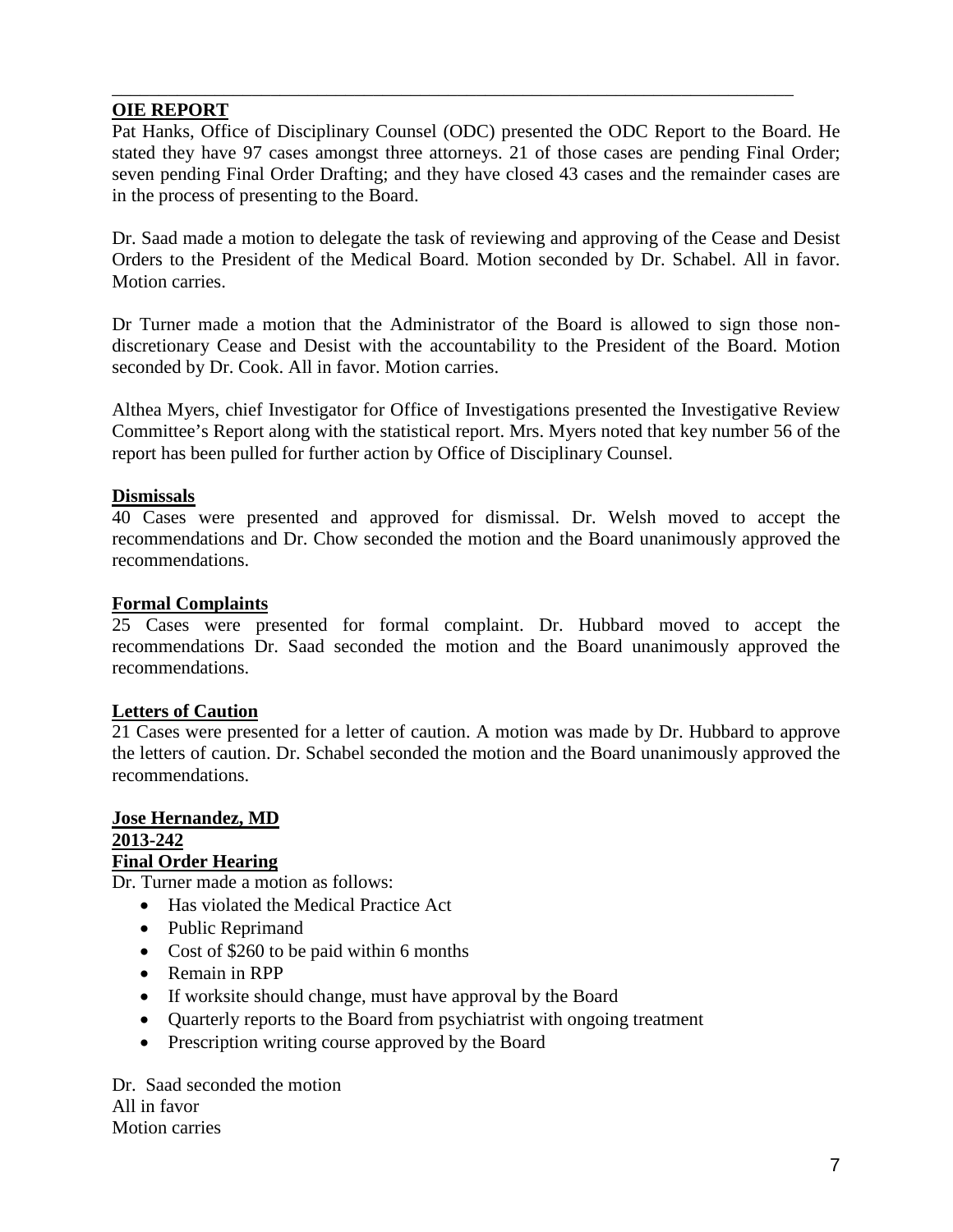#### \_\_\_\_\_\_\_\_\_\_\_\_\_\_\_\_\_\_\_\_\_\_\_\_\_\_\_\_\_\_\_\_\_\_\_\_\_\_\_\_\_\_\_\_\_\_\_\_\_\_\_\_\_\_\_\_\_\_\_\_\_\_\_\_\_\_\_\_\_\_\_\_\_ **2014-504 Final Order Hearing**

This case has been continued until further notice.

#### **Joe Hendrix, MD 2010-160 Final Order Hearing**

Dr. Turner made a motion as follows:

- Has violated the Medical Practice Act
- Accept Panel Report
- Permanent revocation of license in South Carolina

Dr. Schabel seconded the motion All in favor Motion carries

## **2012-426 Final Order Hearing**

Dr. Turner made a motion as follows:

- Has violated the Medical Practice Act
- Private Reprimand
- Fine of \$1,000 to be paid within 6 months
- Cost of \$240.00 to be paid within 6 months

Dr. Saad seconded the motion Dr. Turner opposed the motion Motion carries

#### **2014-534 Final Order Hearing**

Dr. Schabel made a motion as follows:

- Has violated the Medical Practice Act
- Private Reprimand
- Fine of \$1,000 to be paid within 6 months
- Cost of \$100.00 to be paid within 6 months
- Complete a prescribing course within 6 months

Dr. Saad seconded the motion All in favor Motion carries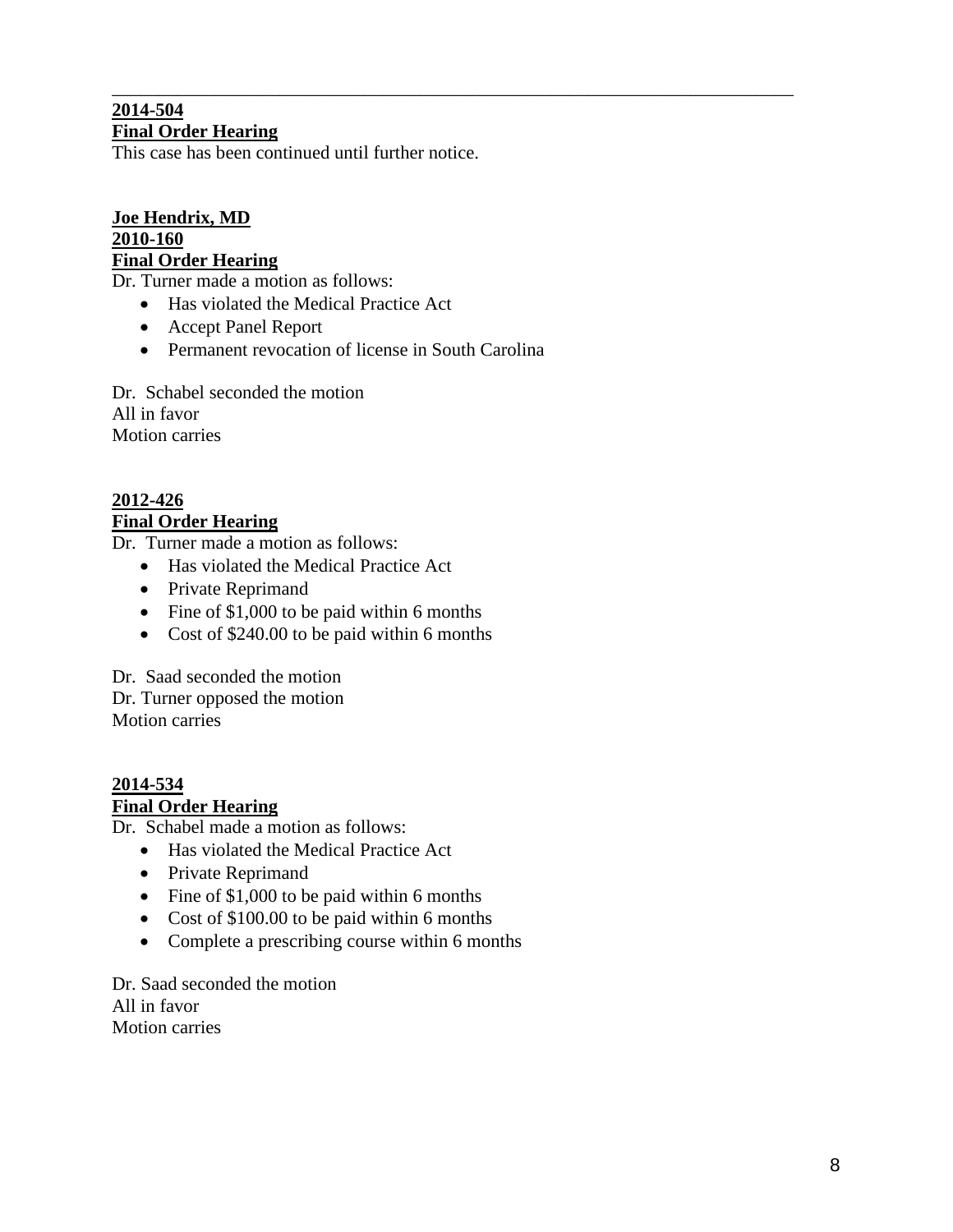#### \_\_\_\_\_\_\_\_\_\_\_\_\_\_\_\_\_\_\_\_\_\_\_\_\_\_\_\_\_\_\_\_\_\_\_\_\_\_\_\_\_\_\_\_\_\_\_\_\_\_\_\_\_\_\_\_\_\_\_\_\_\_\_\_\_\_\_\_\_\_\_\_\_ **Mary Chrostowski, MD 2008-378 Final Order Hearing**

Dr. Cook made a motion as follows:

- Accept Panel Report Recommendations
- Permanent Revocation of License

Dr. Hubbard seconded the motion All in favor Motion carries

#### **Jerome Degen, MD 2013-177, 2013-210, 2013-220, 2013-230, 2013-265, 2013-381 Final Order Hearing**

Dr. Hubbard made a motion as follows:

- Accept Panel Report Recommendations
- Permanent Revocation of license

Dr. Schabel seconded the motion All in favor Motion carries

#### **David Kulbersh, MD 2015-89 Final Order Hearing**

Dr. Turner made a motion as follows:

- Has violated the Medical Practice Act
- Public Reprimand
- Fine of 2,500 to be paid within 6 months
- Cost of \$160.00 to be paid within 6 months

Dr. Schabel seconded the motion All in favor Motion carries

## **Darlene Bernard, MD**

## **Request to be released from Consent Agreement**

Dr. Chow made a motion as follows:

• Released from Consent Agreement

Dr. Turner seconded the motion All in favor Motion carries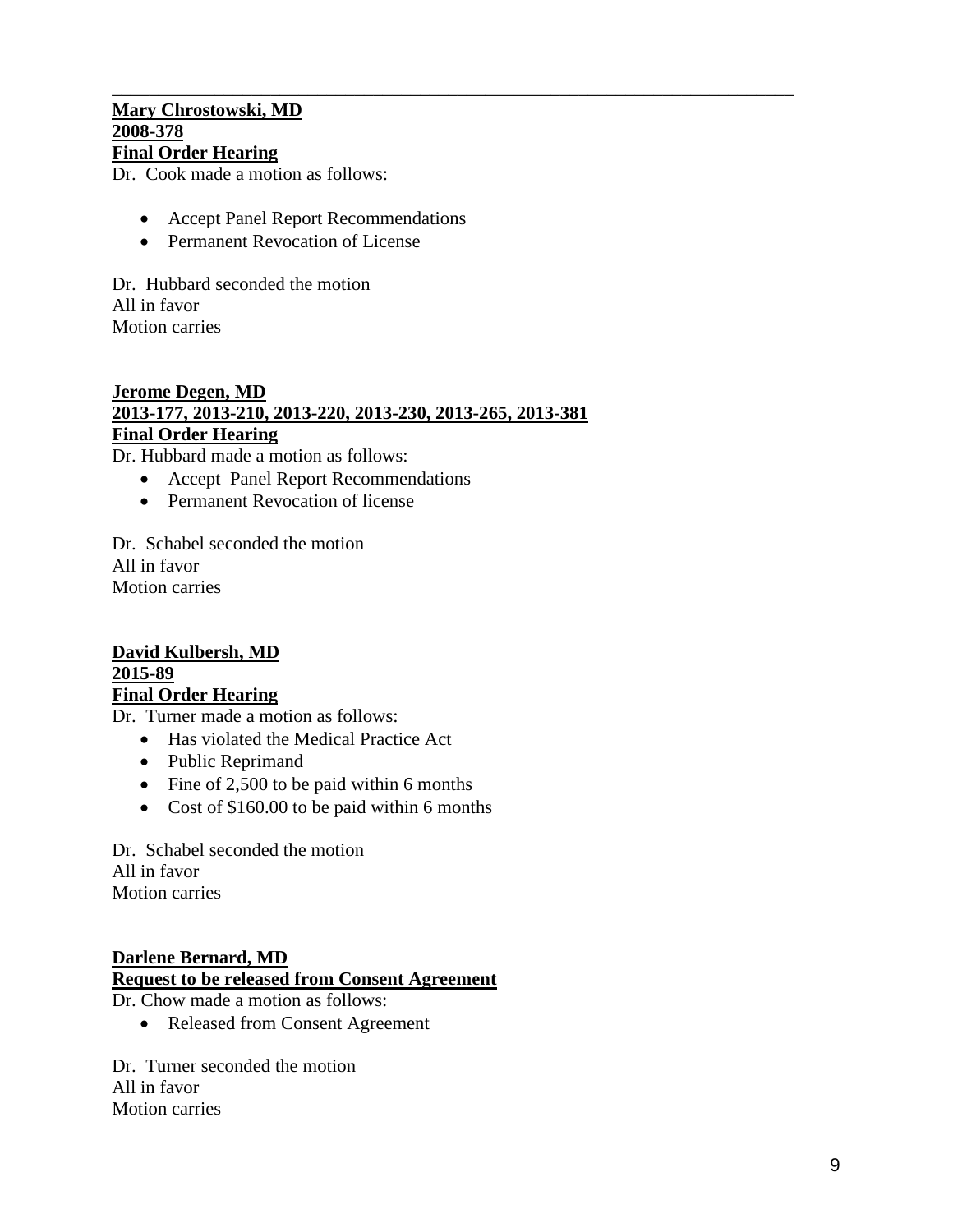## \_\_\_\_\_\_\_\_\_\_\_\_\_\_\_\_\_\_\_\_\_\_\_\_\_\_\_\_\_\_\_\_\_\_\_\_\_\_\_\_\_\_\_\_\_\_\_\_\_\_\_\_\_\_\_\_\_\_\_\_\_\_\_\_\_\_\_\_\_\_\_\_\_ **Kevin Burnham, PA Request to be released from Final Order**

Dr. Cook made a motion as follows:

• Released from Final Order

Dr. Schabel seconded the motion All in favor Motion carries

## **A motion was made by Dr. Turner and seconded by Dr. Chow to adjourn at 6:34 pm**

## **Reconvened at 8:45 am Wednesday August 5, 2015**

## **2013-187, 2013-436**

**Petition to reconsider sanctions**

Dr. Welsh made a motion as follows:

- Remove # 1 of the Private Order dated April 22, 2015
- All other portions of the Private and Public Orders remain in effect

Dr. Saad seconded the motion All in favor Motion carries

## **2014-294 Final Order Hearing**

Dr. Turner made a motion as follows:

- Has violated the Medical Practice Act
- Private Reprimand
- Cost of \$100.00 to be paid within 6 months

Dr. Vasovski seconded the motion All in favor Motion carries

# **2014-226**

## **Final Order Hearing**

Dr. Turner made a motion as follows:

- Has violated the Medical Practice Act
- Private Reprimand
- Fine of \$1,000 to be paid within 6 months
- Cost of \$160.00 to be paid within 6 months

Dr. Schabel seconded the motion All in favor Motion carries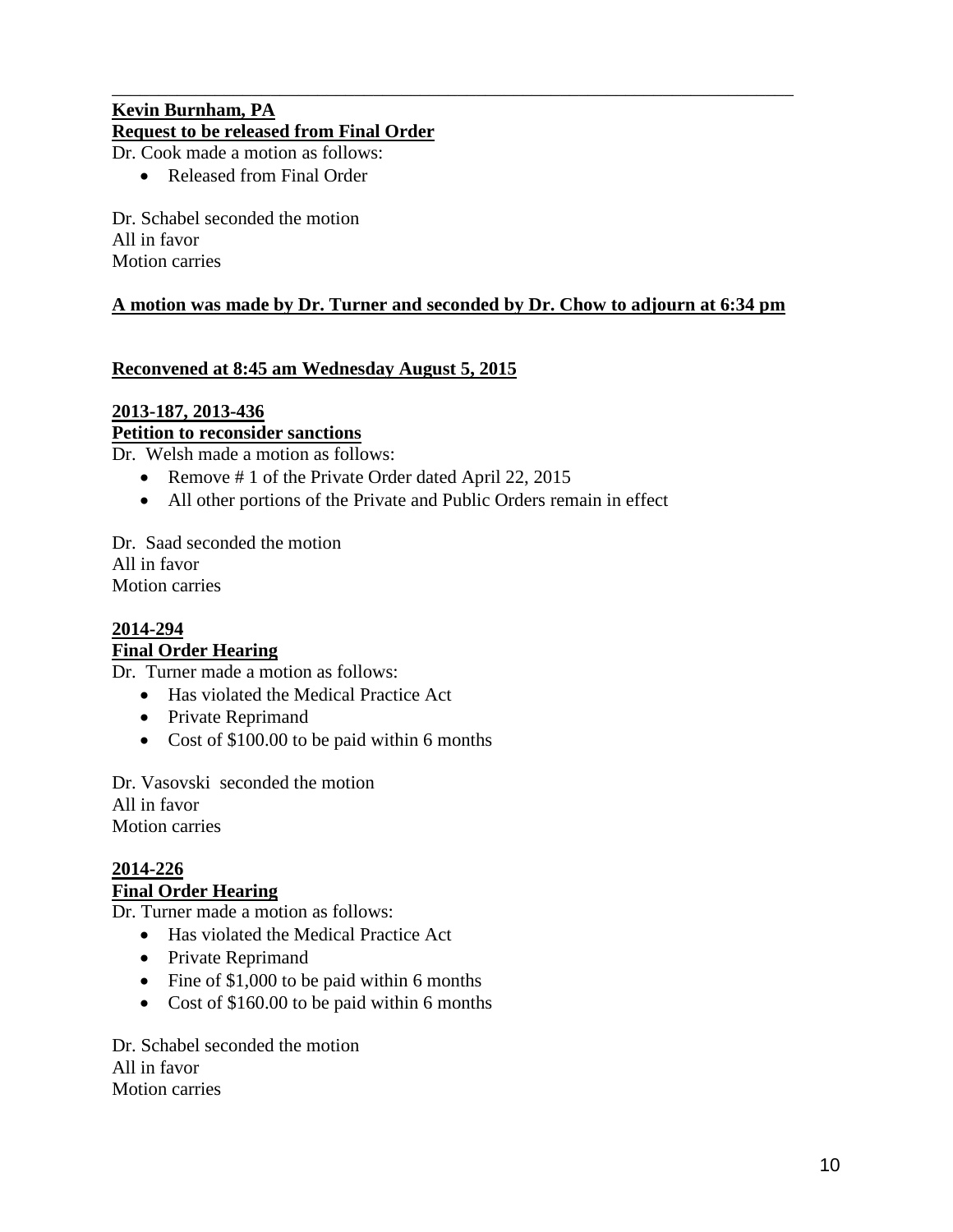#### **Nimish Patel, MD Applicant for licensure**

Applicant did not appear for applicant hearing.

## **Stephanie Brown, MD Applicant for licensure**

Applicant did not appear for applicant hearing.

## **Edwin Ozua, MD Applicant for licensure**

Dr. Turner made a motion to allow applicant to proceed with licensure. Dr. Cook seconded the motion.

\_\_\_\_\_\_\_\_\_\_\_\_\_\_\_\_\_\_\_\_\_\_\_\_\_\_\_\_\_\_\_\_\_\_\_\_\_\_\_\_\_\_\_\_\_\_\_\_\_\_\_\_\_\_\_\_\_\_\_\_\_\_\_\_\_\_\_\_\_\_\_\_\_

All in favor Motion carries

## **John Arnold, MD Applicant for licensure**

Dr. Schabel made a motion to allow applicant to proceed with licensure. Dr. Turner seconded the motion.

All in favor Motion carries

# **Robert Gray, MD**

## **Applicant for licensure**

Dr. Gardner made a motion to differ the application, pending the status of indefinite suspension in North Carolina. If applicant can prove he is not indefinitely suspended in North Carolina, application may proceed if he commits to a lifetime of sobriety and lifetime monitoring with a contract with RPP.

Dr.Schabel seconded the motion. All in favor Motion carries

#### **Orrin Walker, MD 2014-412 Final Order Hearing**

Dr. Turner made a motion as follows:

- Has violated the Medical Practice Act
- Indefinite Suspension
- Cost of \$200.00 to be paid within 1 year

Dr. Schabel seconded the motion All in favor Motion carries